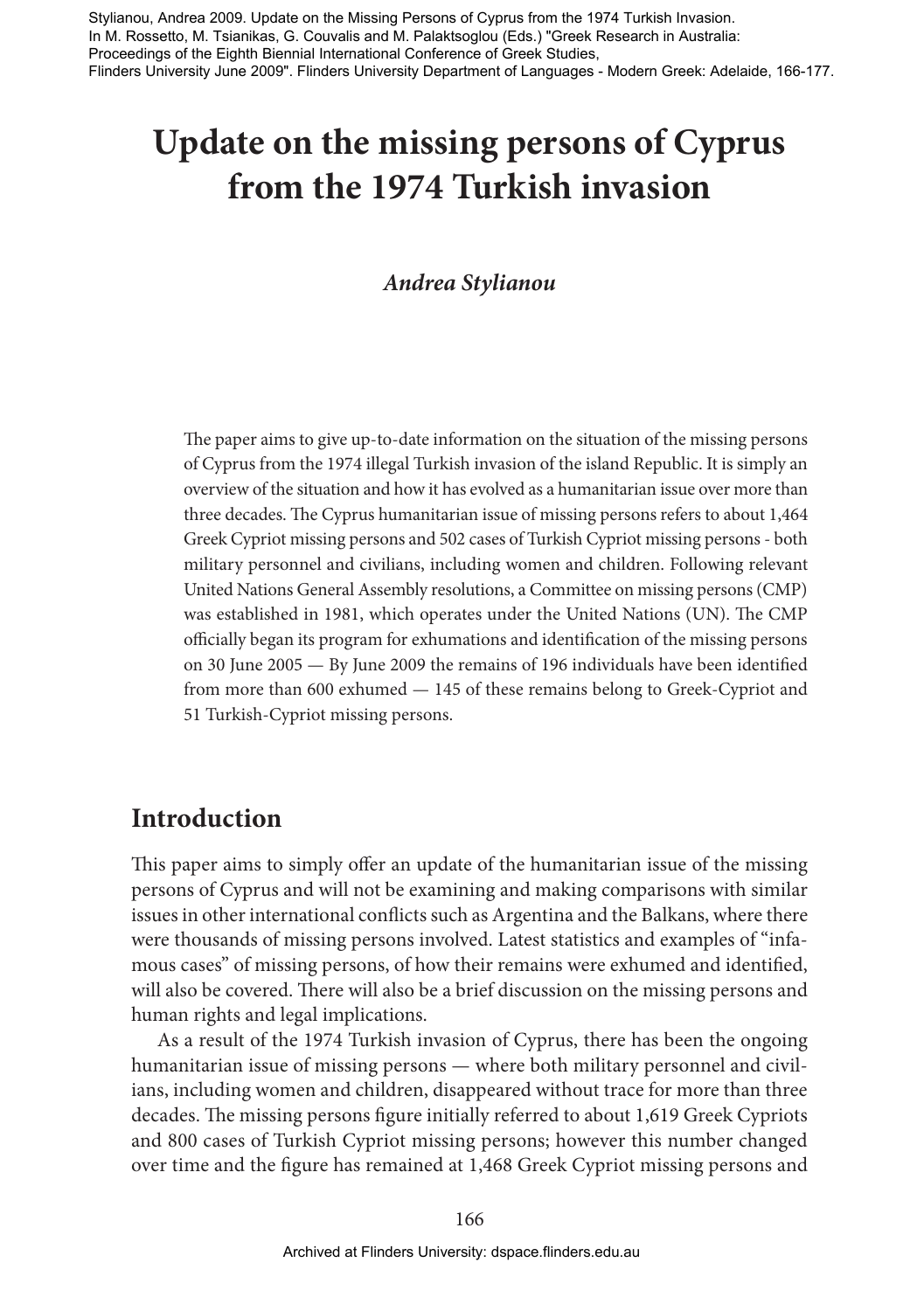502 cases of Turkish Cypriot missing persons. These victims were either captured by the invading Turkish armed forces during July and August of 1974, or disappeared after the cessation of hostilities in the areas under the control of the Turkish army.

On 9 December 1975 the UN General Assembly adopted Resolution 3450(XXX) on the issue of the missing persons in Cyprus, which requested the UN Secretary-General, in cooperation with the International Committee of the Red Cross (ICRC) to "assist in the tracing and accounting for missing persons as a result of armed conflict in Cyprus" (Coufoudakis, 2008:51).

Following these United Nations General Assembly resolutions, a Committee on missing persons (CMP) was established in 1981, but there were no actions taken despite these measures.

Turkey also argues that there were no missing Greek Cypriots other than those killed during the coup in Cyprus and the Turkish "peace operation". Turkey also tried to redefine the issue of the missing by calling for an investigation of the cases of Turkish Cypriot missing from the period of the intercommunal troubles in the mid-1960s, instead of focusing on the consequences of its 1974 invasion of Cyprus.<sup>1</sup>

Three years passed before any procedural agreement was made on 14 March 1984. One of the critical agreements was that "the Committee will not attempt to attribute responsibility for the deaths of any missing persons or make findings as to the cause of such deaths".<sup>2</sup> A further ten years passed before the "Guidelines for Investigations" were achieved on 21 September 1994.

Furthermore, on 31 July 1997 the UN issued a media release stating that a meeting between Greek Cypriot President Glafkos Clerides and Turkish Cypriot leader Rauf Denktash recognised the basic human rights of the families of the missing to be informed about the fate of their loved ones, and agreed to exchange information regarding burial sites and cooperate for the return of remains.

The leaders of the Greek Cypriot and Turkish Cypriot communities consider the problem of the Greek Cypriot and Turkish Cypriot missing persons in Cyprus as a purely humanitarian issue the solution of which is long overdue.

In line with the above, the two leaders agree, as a first step to resolving the problem of the missing persons, to provide each other immediately and simultaneously all information already at their disposal on the location of graves of Greek Cypriot and Turkish Cypriot missing persons.

The two leaders will each designate a person who, by the end of September 1997, will exchange the information referred to in the previous paragraph and will prepare the necessary

<sup>1</sup> V. Coufoudakis (2008), *International Aggression and violations of human rights — The case of Turkey in Cyprus*. Minnesota Mediterranean and East European Monographs, Number 17:51 University of Minnesota.

<sup>2</sup> V. Coufoudakis (2008), *International Aggression and violations of human rights — The case of Turkey in Cyprus*. Minnesota Mediterranean and East European Monographs, Number 17:52, University of Minnesota.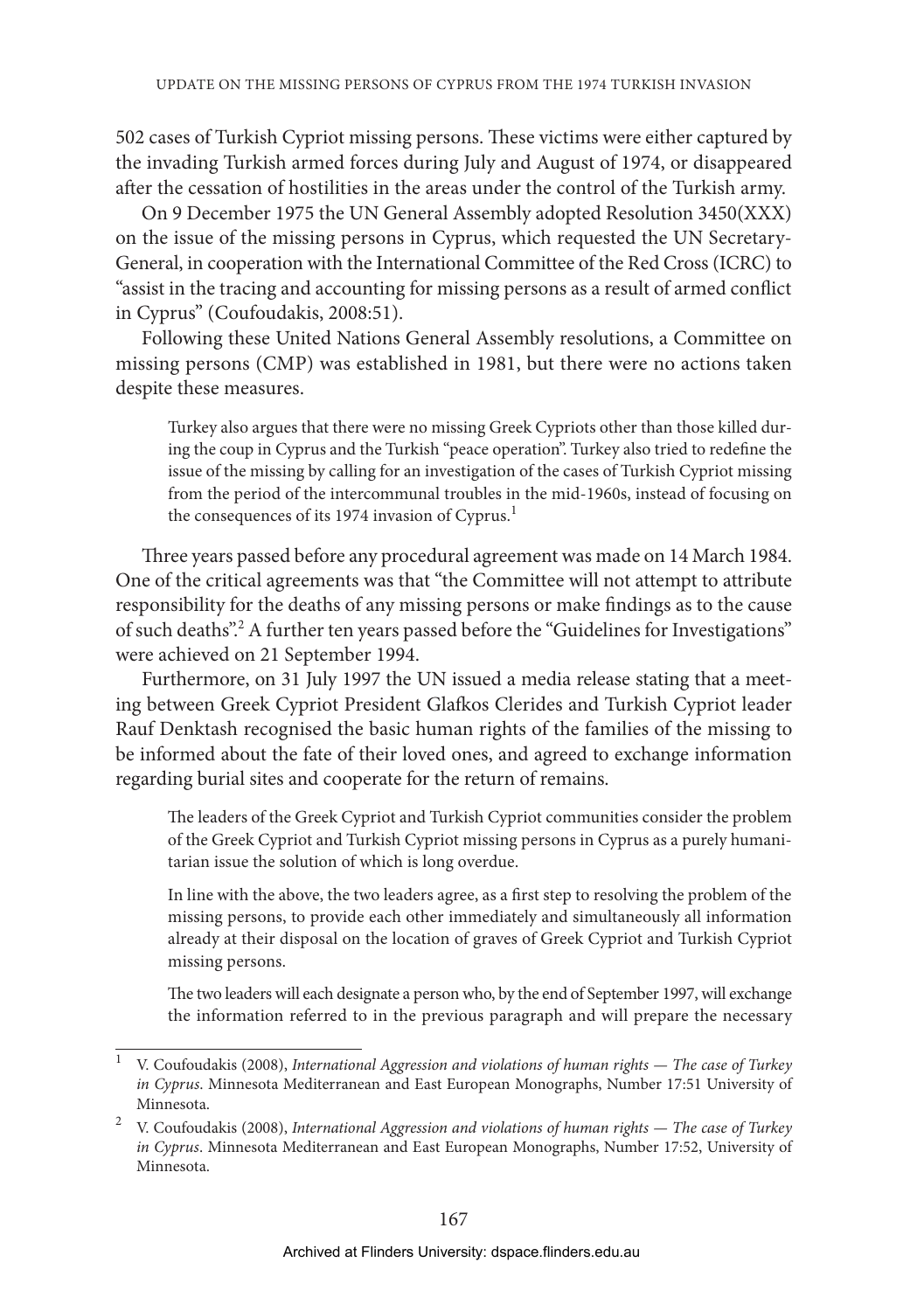#### Andrea Stylianou

arrangements leading to the return of the remains of the Greek Cypriot and Turkish Cypriot missing persons in question. The two leaders also agreed that the remains of persons known to have been killed in action on either side will be returned to their families.<sup>3</sup>

However the Turkish Cypriot side delayed in cooperating and gave new preconditions not envisaged in the agreement, and consequently it was not able to be implemented. Additional reasons for the ineffectiveness of the CMP, for about 20 years after its creation by the UN, included lack of financial support from both the Greek and Turkish Cypriot sides and from the international community. The cost of exhumations and identification of remains is expensive and not having the funds to undertake this enormous task has delayed the long-awaited exhumation and identification of missing persons remains.

In addition, the lack of scientific technical support also contributed to the delay. A long-term dedicated team of experts — anthropologists and geneticists — who would be committed to such a tedious procedure of exhumation and identification of remains over several years has been difficult to form.

In the summer of 1999, the Government of the Republic of Cyprus, at its own initiative, began exhuming remains in two cemeteries in Nicosia. A number of persons killed during the Turkish invasion were buried as unknown soldiers in these two cemeteries. The exhumations were carried out and completed by the non-governmental organisation Physicians for Human Rights. This resulted in the identity of thirty missing persons being established through the DNA process. Twelve out of the thirty instances involved cases of missing persons. The Turkish side decided to cooperate about eight years after the 1997 meeting and the process of exhuming and identifying the remains of the missing began. The CMP started making progress in 2005. Perhaps the timing was critical as Turkey started European Union accession negotiations.

### **Missing persons identification process**

The humanitarian mandate of the Committee, which operates under the auspices and with the participation of the UN, is to investigate and determine the fate of the missing persons in Cyprus. The CMP is made up of three members (one representative from each side — Greek and Turkish) and a third member who is designated by the UN Secretary-General. The CMP officially began its program for exhumations on 30 June 2005 ("About the CMP", *CMP Website*, Cyprus, 2010).4

<sup>3</sup> United Nations Press Release, Nicosia, 31 July 1997.

<sup>4</sup> "About the CMP", *CMP Website*, Cyprus, 2010. http://www.cmp-cyprus.org/nqcontent.cfm?a\_id=1305&tt=graphic&lang=l1 (Date accessed: 15/01/2010).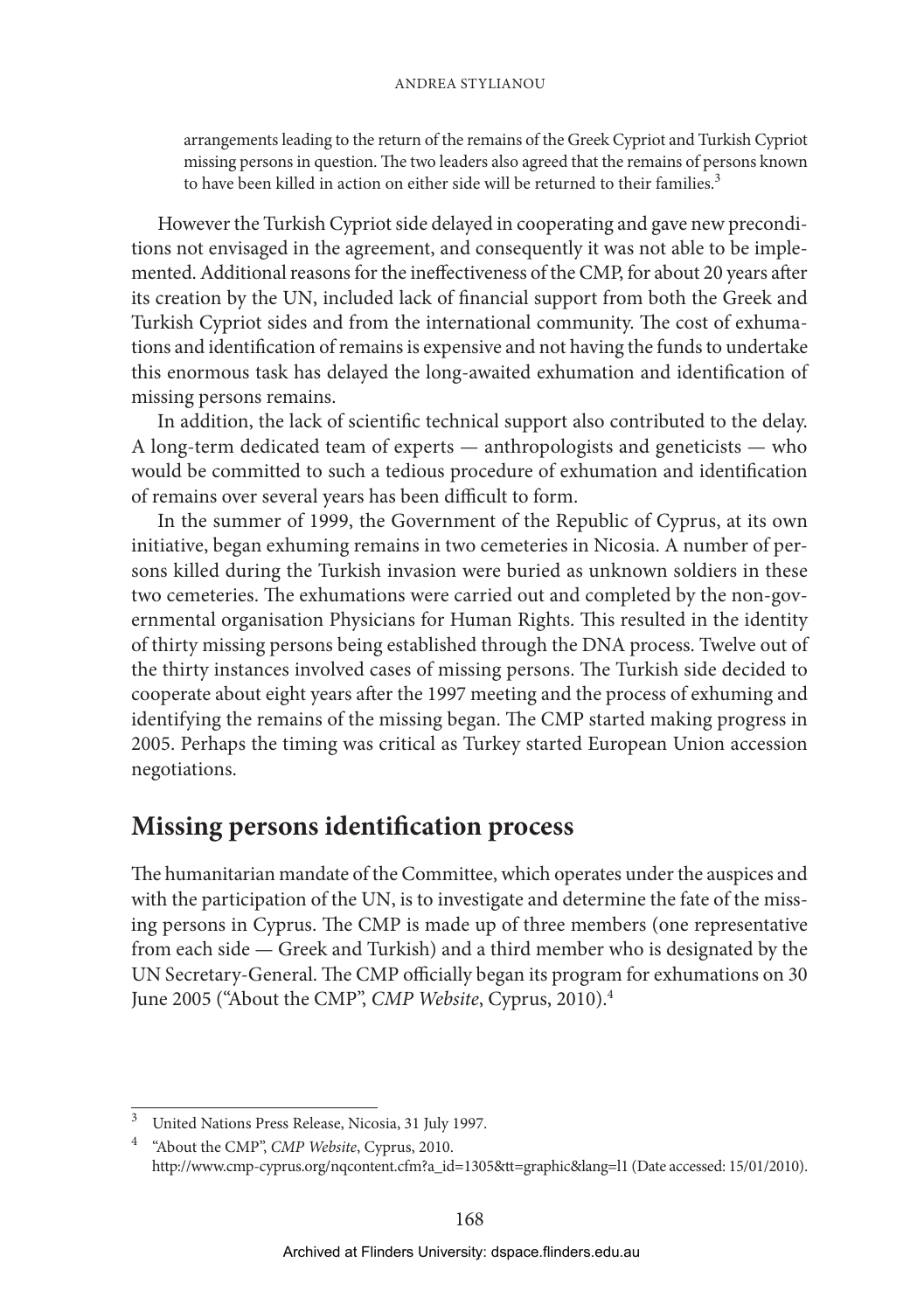## **Stages of exhuming and identifying the missing persons**

Although political leaders finally agreed on resolving the missing persons issue the process remains a very long and complicated one. There are many stages in finding the remains of missing persons: from exhuming mass graves to identifying the remains using the latest scientific DNA methods, to releasing the remains to family for a funeral service. There are four Phases involved in successfully finding a missing person before a funeral is held by loved ones. This paper will briefly look at each Phase to demonstrate the complexity involved.

#### **Phase I — archaeological/exhumations**

Exhumations are carried out on both sides of the buffer zone<sup>5</sup> by bi-communal teams of more than 30 Cypriot archaeologists and anthropologists. These teams work under EAAF (Equipo Argentino de Anthropologia Forense) — Argentine Forensic Anthropology Team. This non-governmental, non-profit, scientific organisation applies forensic sciences, mainly forensic anthropology and archaeology, to the recovery of remains of missing persons. The EAAF was established in 1984 to investigate the cases of at least 10,000 persons who went missing in Argentina during the military government that ruled from 1976–1983. This team of experts now works all over the world, including in Latin America, Africa, Asia and Europe, to recover missing persons from international conflicts. Their project work of exhumation, identification and return of remains of missing persons in Cyprus started in August 2006.

### **Phase II — anthropological phase**

This part of the process involves a team of nine anthropologists analysing the exhumed bone sample remains at the CMP Anthropological Laboratory (located in the United Nations Protected Area) before the samples are sent for genetic laboratory analysis at the CING Laboratory of Forensic Genetics (the Cyprus Institute of Neurology and Genetics) where the DNA identification of samples of skeletal remains takes place.

In March 2008, a Family Viewing Facility was set up to allow the families of missing persons to meet with the scientific team involved in the identification process. This facility also offers the family members an opportunity to view the remains of their lost loved one.

<sup>5</sup> UN Buffer Zone (dead zone): A 300 km separation barrier along The Green Line (or ceasefire line) between the self-proclaimed "Turkish Republic of Northern Cyprus" and the internationally recognised Republic of Cyprus. Constructed by Turkey, it serves to separate the northern part of the island (which is inhabited by Turks and Turkish Cypriots and has been occupied by Turkish troops since 1974) from the southern part mostly inhabited by Greek Cypriots.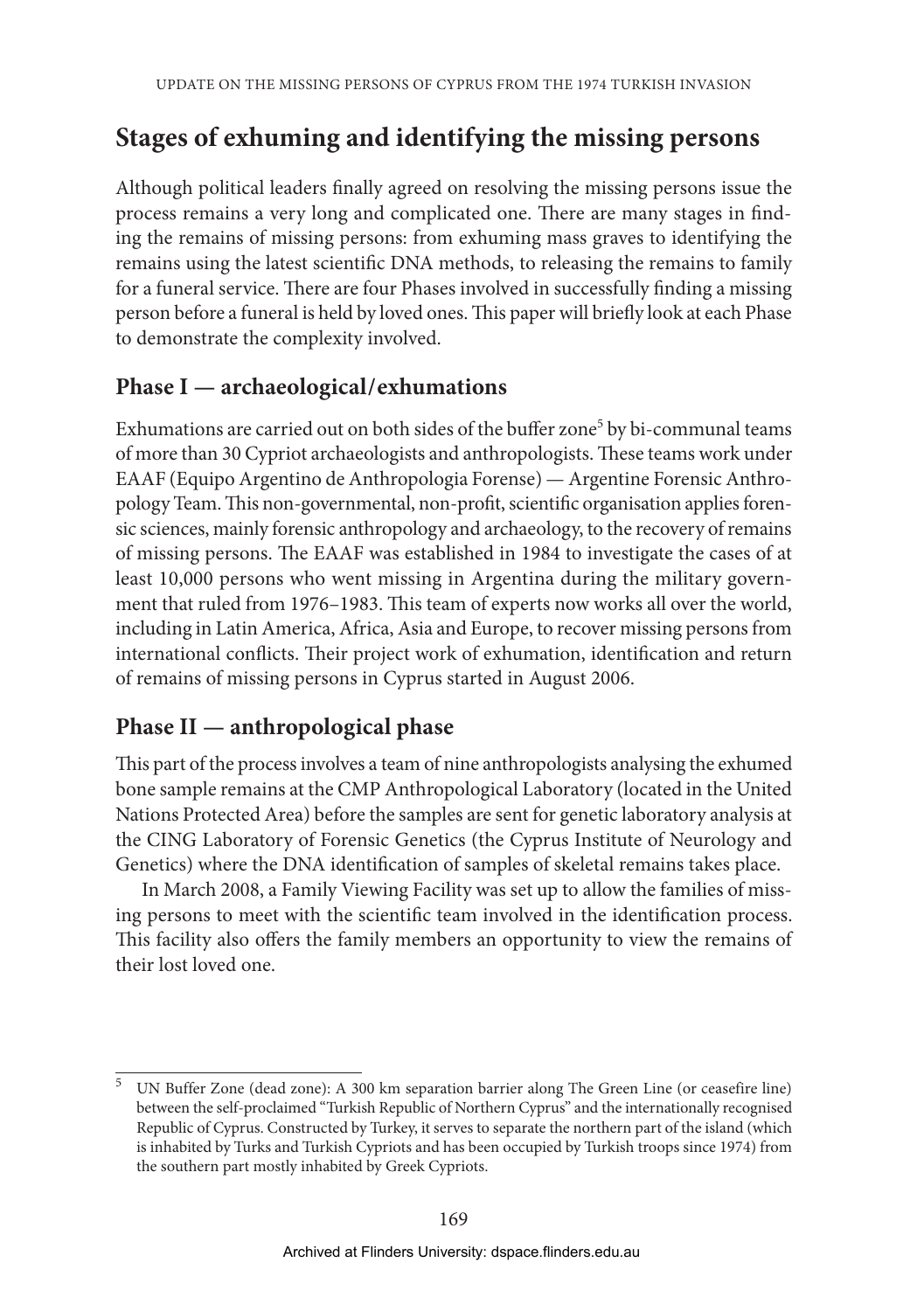#### **Phase III — genetic phase**

The Laboratory of Forensic Genetics (LabFoG) of the Cyprus Institute of Neurology and Genetics (CING) conducts the Genetics phase — identification and matching of remains of missing persons by using DNA methodologies. DNA is extracted from skeletal remains and compared with the genetic profiles of the relatives of missing persons whose blood samples were collected to assist with identifying individuals.

#### **Phase IV — return of remains**

- 1. *Identification process.* The Scientific Reconciliation Team (SRT) consisting of the Greek Cypriot and Turkish Cypriot scientists working at the CING LabFoG and at the CMP anthropological laboratory — make a decision about the positive and formal DNA identification of the skeletal remains of a missing person.
- 2. *Return of remains of missing individuals.* The families concerned are informed without delay by a CMP committee member and are offered the option to meet with scientists involved in the identification process and to view the remains. The remains of the identified individual are then returned to the relatives. CMP contributes towards the funeral costs and also a team of psychologists provides support to family members if they need assistance in coping.

Funerals are then held individually. So far the remains of about 596 people from burial sites across the island have been exhumed. Of these, 196 have been identified and returned to relatives — 145 Greek Cypriot and 51 Turkish Cypriot missing persons.

### **Human rights and international law of missing persons**

The missing persons issue has proven to be more than a humanitarian issue. It has become a human rights political issue and an international legal issue where legal cases are filed against governments. Families of missing Greek Cypriots have started filing cases against the Republic of Turkey and the Republic of Cyprus in the European Court of Human Rights (ECHR). A few legal cases will be mentioned in order to illustrate the various issues:

A case was filed by Demetris Koutras Charalambous' family in 2007; Mr Charalambous' remains were exhumed and identified in July 2007. An analysis of the forty-seven year old Mr Charalambous' remains showed that he was tortured and shot twice in the head. He was last seen in his village of Eptakomi, now in the occupied territory, on 15 August 1974<sup>6</sup> (Coufoudakis, 2008:53). The wife and children of Stelios Savvides Charalambous, whose remains were exhumed and identified in 2006, demanded that

<sup>6</sup> V. Coufoudakis (2008), *International Aggression and violations of human rights — The case of Turkey in Cyprus.* Minnesota Mediterranean and East European Monographs, Number 17:53, University of Minnesota.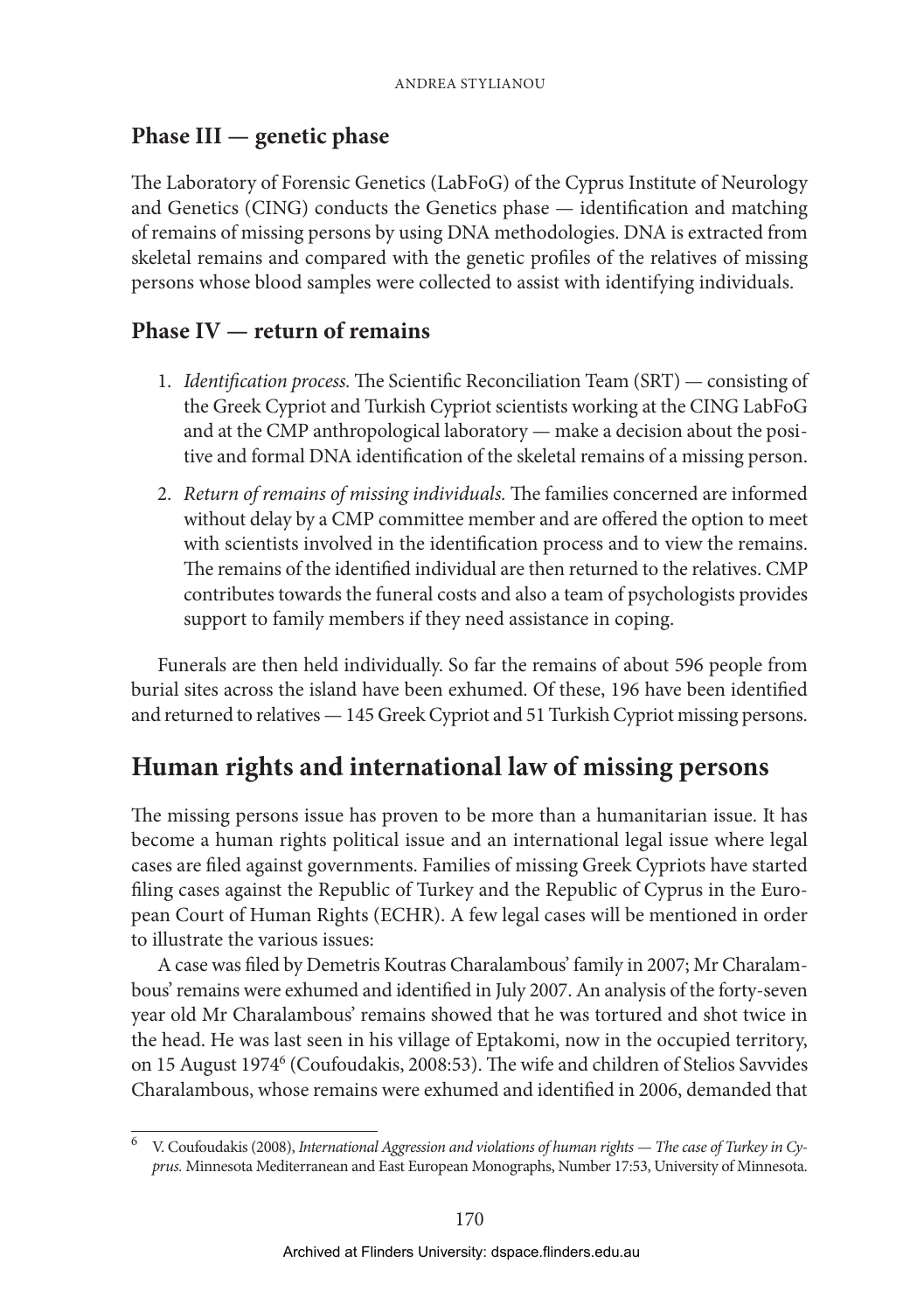Turkey be condemned by the Court for violation of Charalambous' human rights. The results of a DNA test on his remains (identified on 16 October, 2006), and the post mortem, showed that Charalambous was shot dead with two bullets in the head, having been tortured.

Charalambous was arrested in Yiallousa village, on the northeastern tip of the island, on 19 August 1974 by Turkish troops... He was 37 and unarmed. At the time of his arrest, he was immediately taken away from the rest of the people arrested. Since then, no one has seen him.

He was among other missing persons whose identity was established by the DNA method on October 16, 2006. The bodies were found in a mass grave in Galateia village, in the Karpass peninsula, on northeastern tip.

A medical certificate on the cause of death says that the body was wounded and there was a bullet hole on the skull.<sup>7</sup>

Furthermore, the case of Cyprus v. Turkey *filed in the European Court of Human Rights*<sup>8</sup>  *makes specific reference to missing persons.*

1. Alleged violations of the rights of Greek-Cypriot missing persons and their relatives

The Commission further concluded that its examination of the applicant Government's complaints in the instant application was not precluded by the ongoing work of the CMP. It noted in this connection that the scope of the investigation being conducted by the CMP was limited to determining whether or not any of the missing persons on its list were dead or alive; nor was the CMP empowered to make findings either on the cause of death or on the issue of responsibility for any deaths so established. Furthermore, the territorial jurisdiction of the CMP was limited to the island of Cyprus, thus excluding investigations in Turkey where some of the disappearances were claimed to have occurred. The Commission also observed that persons who might be responsible for violations of the Convention were promised impunity and that it was doubtful whether the CMP's investigation could extend to actions by the Turkish army or Turkish officials on Cypriot territory.<sup>9</sup>

Note that the judgement also specifically states that the scope of the investigation being conducted "was limited to determining whether or not any of the missing persons on its list were dead" and the CMP did not have the authority to determine the cause of death and how the person had died. Despite this being one of the CMP's terms of reference, families continue to pursue legal cases being filed by relatives with specific reference to the "torture and abuse" of their loved ones.

<sup>7</sup> Cyprus News Agency Media Release. Family of missing Greek Cypriot takes Turkey to ECHR, 7 May 2008.

<sup>8</sup> (*Application no. 25781/9),* judgment in Strasbourg on 10 May 2001.

<sup>9</sup> (*Application no. 25781/94*), "Judgment in the case of Cyprus v. Turkey" In a Grand Chamber judgment delivered at Strasbourg on 10 May 2001 in the case of Cyprus v. Turkey, the European Court of Human Rights. http://cmiskp.echr.coe.int/tkp197/view.asp?action=html&documentId=697331&portal=hbkm& source=externalbydocnumber&table=F69A27FD8FB86142BF01C1166DEA398649 (Date accessed: 01/09/2010).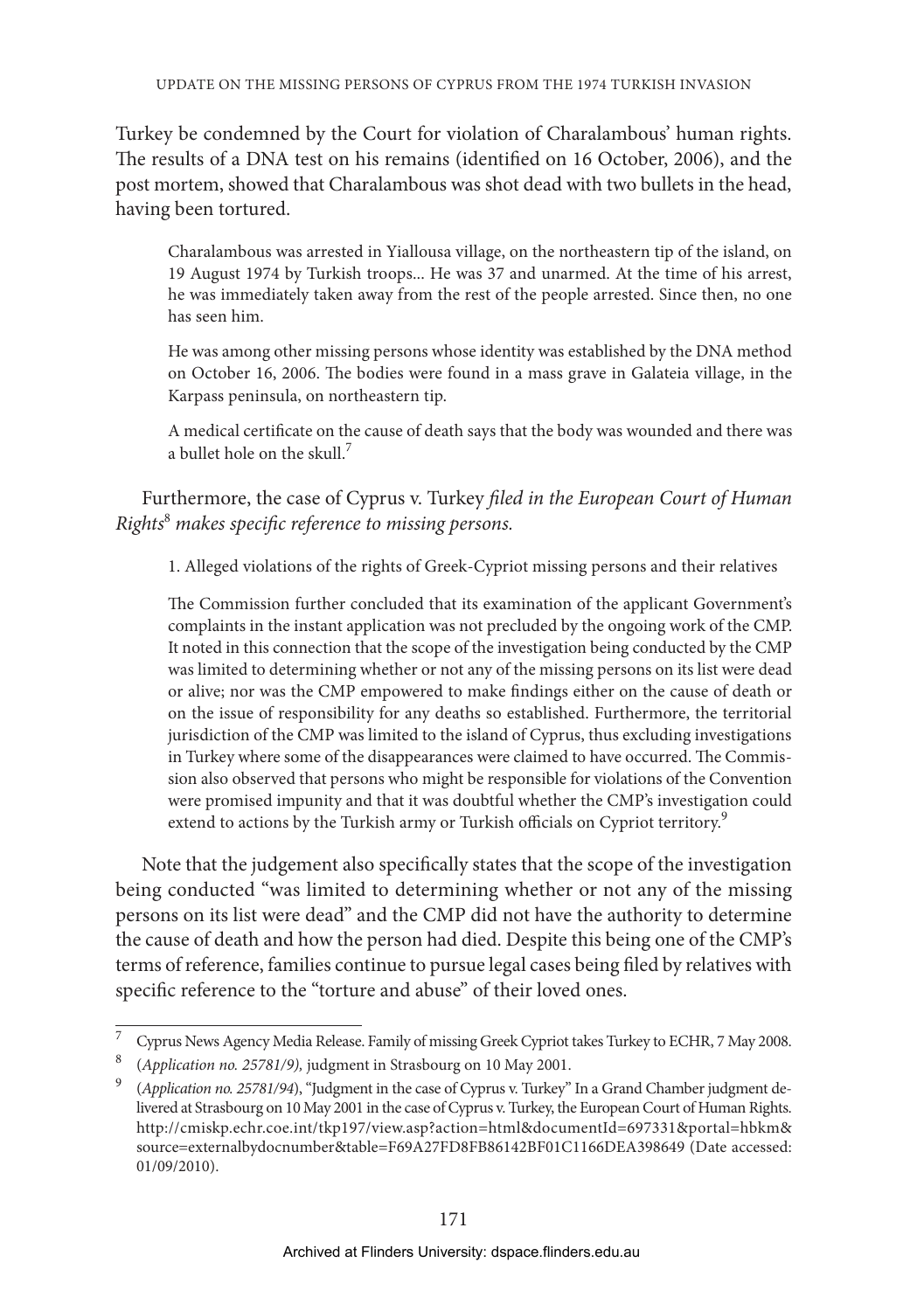#### Andrea Stylianou

Turkey is a High Contracting Party to that convention and with respect to violations of missing persons, Turkey violated Article 2, right of life, Article 3, no torture or inhumane treatment, Article 5, right to liberty and security of the person and Article 8, respect for privacy and family life and home. Furthermore, the killing of innocent civilian and military captives represents a violation of the United Nations and the UN Commission on Human Rights and the Third (on Prisoners of War) and Fourth (civilians) Geneva Conventions (1949). There have also been violations of several Articles of the European Convention which have been addressed, along with violations addressed by the Council of Europe and the European Parliament (Coufoudakis, 2008:54). It is beyond the scope of this paper to discuss the legal implications in great detail, but in brief it is worth noting how these international legal bodies have dealt with the issue of missing persons. In summary, based on applications on missing persons, the European Commission of Human Rights found Turkey guilty of violating Article 5 (right to liberty and security of the person) of the European Convention (in the report on the first two interstate applications by Cyprus against Turkey adopted on 10 July 1976 and declassified on 31 August 1979). On 10 May 2001 the European Court of Human Rights found Turkey guilty of continuing violations of the European Convention violating Article 2 (right to life) by failing to conduct effective investigations of persons who disappeared while in Turkish custody and under life threatening circumstances. Furthermore, the court determined that Turkey had violated Article 5 of the convention (right to liberty and security of the person) by failing to effectively investigate the fate of the missing who had been in its custody; and further, had violated Article 3 of the convention (inhuman treatment) with reference to the agony of the relatives of the missing persons<sup>10</sup> (Coufoudakis, 2008:55).

In summary, with respect to the issue of missing persons in the judgement of the Cyprus v. Turkey case, the Republic of Cyprus claimed in their application that about 1,491 Greek Cypriots were still missing twenty years after the cessation of hostilities. These persons were last seen alive in Turkish custody and their fate has never been accounted for. The Turkish Government's response to this claim was that there was no proof that any of the missing persons were still alive or were being kept in custody and that the issue should continue to be pursued within the framework of the United Nations CMP rather than under the EU Convention.

The EU Commission proceeded on the understanding that its task was not to establish what actually happened to the Greek Cypriot persons who went missing during the Turkish military invasion in Cyprus in 1974, but rather to determine whether or not the alleged failure of the Turkish Government to explain the facts surrounding the disappearances constituted a "continuing violation of the Convention".

The Commission also had particular regard to its earlier findings in its 1976 and 1983 reports: in its 1976 report it had stated that it was widely accepted that a considerable

<sup>10</sup> V. Coufoudakis, *International Aggression and violations of human rights — The case of Turkey in Cyprus*. Minnesota Mediterranean and East European Monographs, Number 17:55, University of Minnesota.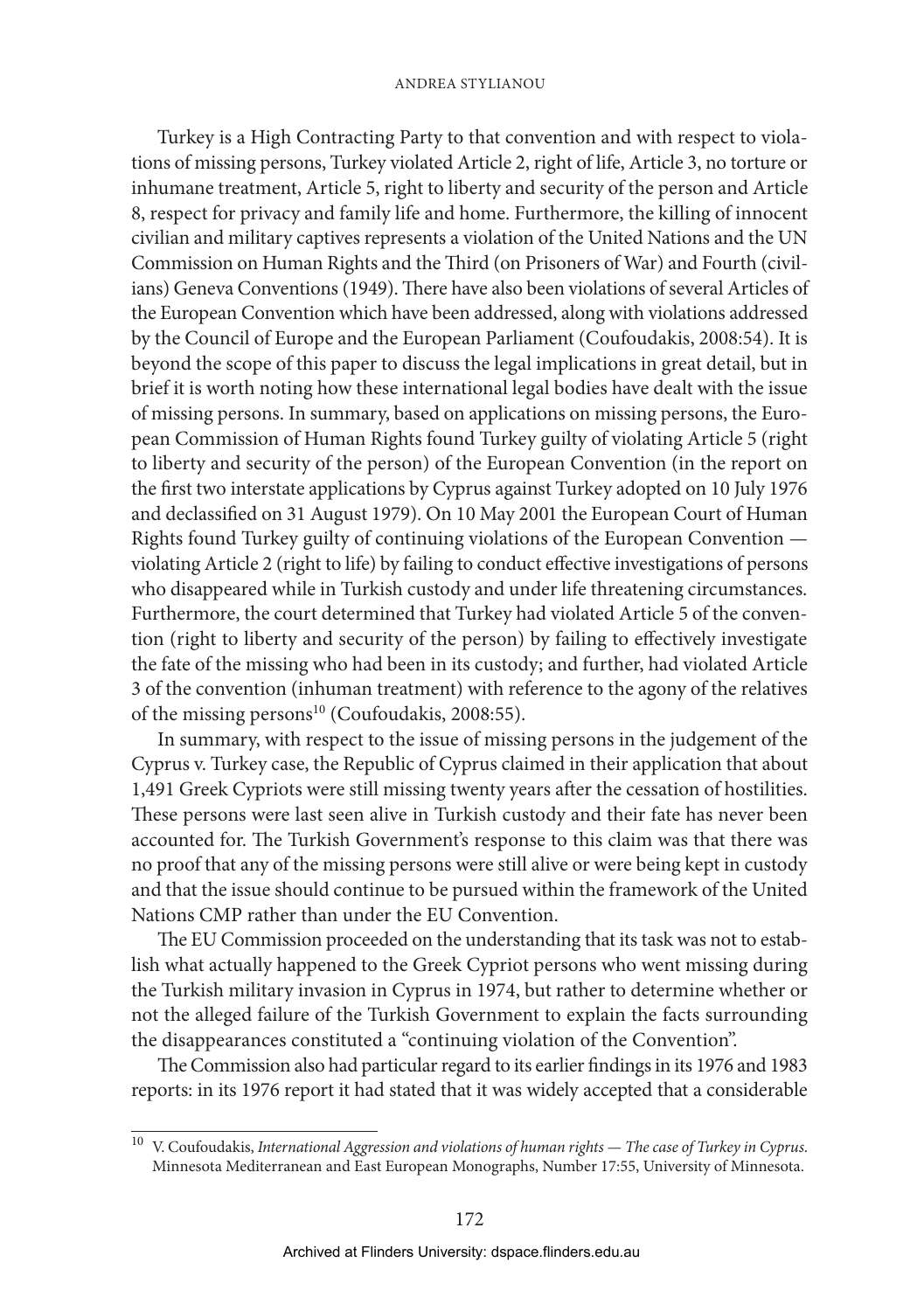number of Cypriots were still missing as a result of armed conflict in Cyprus and that a number of persons declared to be missing were identified as Greek Cypriots taken prisoner by the Turkish army. In the 1983 report, it established that there were sufficient indications in an indefinite number of cases that missing Greek Cypriots had been in Turkish custody in 1974 and that this finding once again created a presumption of Turkish responsibility for the fate of these persons.

The Commission also established that the facts surrounding the fate of the missing persons had not been clarified by the Turkish authorities and brought to the notice of the victims' relatives.

Legal cases continue to be filed, including nine families of missing persons filing a case in the ECHR in 1990, represented at *Varnava and Others v. Turkey*,. On 10 January 2008 the court found Turkey guilty of violating the convention and ordered Turkey to compensate these families. Violations included: violations of Article 2 of the convention (failure to conduct an effective investigation on the nine missing who disappeared under life-threatening circumstances); continuing violation of Article 3 (inhuman or degrading treatment towards the relatives of the missing as a result of not offering information); and continuing violation of Article 5 (right of liberty and security of the person and failure to conduct an investigation in the case of these specific nine missing, who were deprived of their liberty)<sup>11</sup> (Coufoudakis, 2008:56).

The final verdict on the *Varnava and Others v. Turkey* case was reached on 18 September 2009:

The Court ruled that there was continuing violation of Article 2 of the European Convention of Human Rights, which supports the right to life, as well as continuing violation of Article 3, which provides the prohibition of inhuman or degrading treatment.

The ECHR also deemed Turkey's treatment towards two of the missing persons — Eleftherios Thoma and Savvas Hadjipanteli — a "continuing violation of Article 5, the right to liberty and security". The same article was not violated in respect to the remaining seven men, it ruled.

For the first time ever, the ECHR has ordered Turkey to pay the plaintiffs compensation. "Under Article 41 (just satisfaction) of the Convention, the Court awarded the applicants €12,000 per application of non-pecuniary damage and €8,000 for costs and expenses."

The amount was yesterday deemed "symbolic" by one of the appeal team's lawyers, Kypros Michaelides, who was asked to comment on how low the amount was.

"It is a small amount, which can be described as symbolic as it shows how seriously the ECHR views the violation of human rights", said Michaelides.<sup>12</sup>

<sup>11</sup> V. Coufoudakis, *International Aggression and violations of human rights — The case of Turkey in Cyprus*. Minnesota Mediterranean and East European Monographs, Number 17:56, University of Minnesota.

<sup>12</sup> *Cyprus Mail* Jacqueline Agathocleous, ECHR: inhuman and degrading treatment of missing persons, Saturday, 19 September, 2009.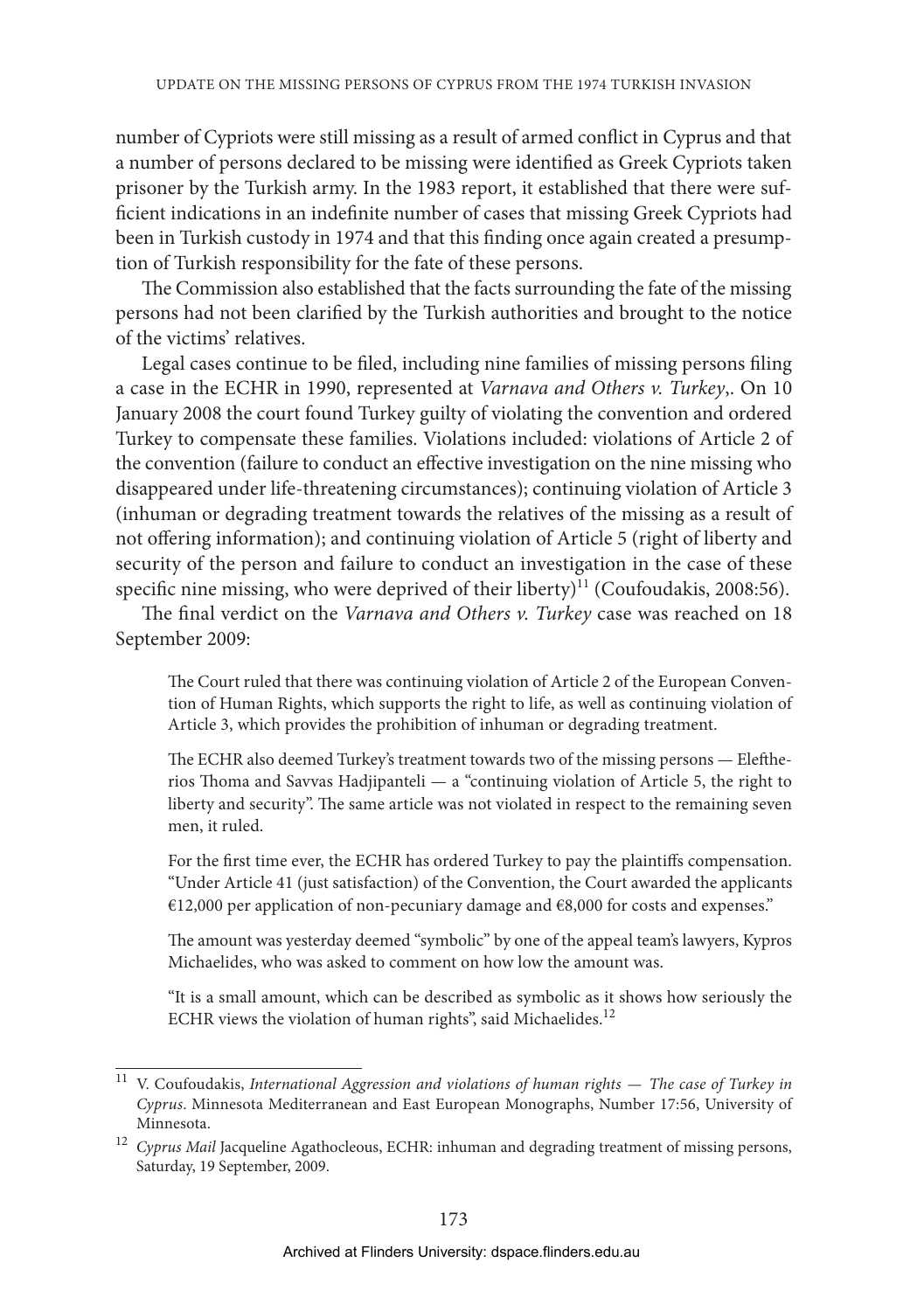#### **Recent developments**

The missing persons of Cyprus is an ongoing issue and many more years will pass before all missing, or at least the majority of missing persons are identified and their remains returned to their relatives. In the year of 2009 alone several major developments occurred. Four of the significant ones will be briefly discussed in this paper.

One of the mysteries surrounding the disappearance of the infamous five POWs was solved after 35 years. On 8 August 2009 it was announced that the remains of these five Greek Cypriot soldiers were found — made infamous as they were photographed surrendering to invading Turkish troops in 1974 in an iconic picture — never to be seen again. Their remains and those of 14 other people were exhumed from an abandoned well in late 2006 in the occupied northern Cyprus village of Tziaos. In what became an iconic picture, five Greek Cypriot soldiers were photographed. "The grainy black and white photograph became a symbol of the long fight by Greek and Turkish Cypriots to discover the fate of loved ones who went missing during the conflict" (Voa News, 2009).<sup>13</sup>

The five POWs, who were serving in the National Guard's 398th Infantry Battalion, were photographed by a Turkish journalist at the time they were taken prisoners and are photographed kneeling with their hands behind their heads, circled by Turkish soldiers.

The photograph, taken on August 1974, the day they were taken prisoner, has appeared many times in the Cypriot and international press. The Turkish photographer was arrested by the National Guard two days later, and the photographic material was found in his possession. The photographer afterwards published the photographs in the Turkish daily Milliyet.<sup>14</sup>

Furthermore, confessions were made by a Turkish witness who offered information on where mass graves could possibly be located. The news was announced by the Turkish Cypriot newspaper *Africa,* which quotes a Turkish Cypriot man claiming he had witnessed the massacre which he says took place at Kyrenia, the first city to be occupied by the Turkish troops.

According to the eyewitness, the soldiers used their bayonets to kill civilians who arrived in the port region on some busses. The civilians, more than 300, were to be deported to Turkey. The eyewitness also said that the bodies of the victims were buried in a mass grave near the MareMonte hotel in Kyrenia.<sup>15</sup>

<sup>&</sup>lt;sup>13</sup> Nathan Morley (2009), "Cyprus Mystery Solved After 35 Years". http://www.voanews.com/english/2009-08-11-voa19.cfm (Date Accessed: 11/08/2009).

<sup>&</sup>lt;sup>14</sup> "Greek Cypriot POWs' remains identified in mass grave in occupied village, Greek parties' reactions". http://www.ana-mpa.gr/anaweb/user/showplain?maindoc=7853888&service=142 (Date Accessed: 10/08/2009).

 $^{15}$  "Cyprus:Turks killed 300 civilians in August '74." http://www.ansamed.info/en/news/ME03.@AM55702.html (Date Accessed: 31/08/2009).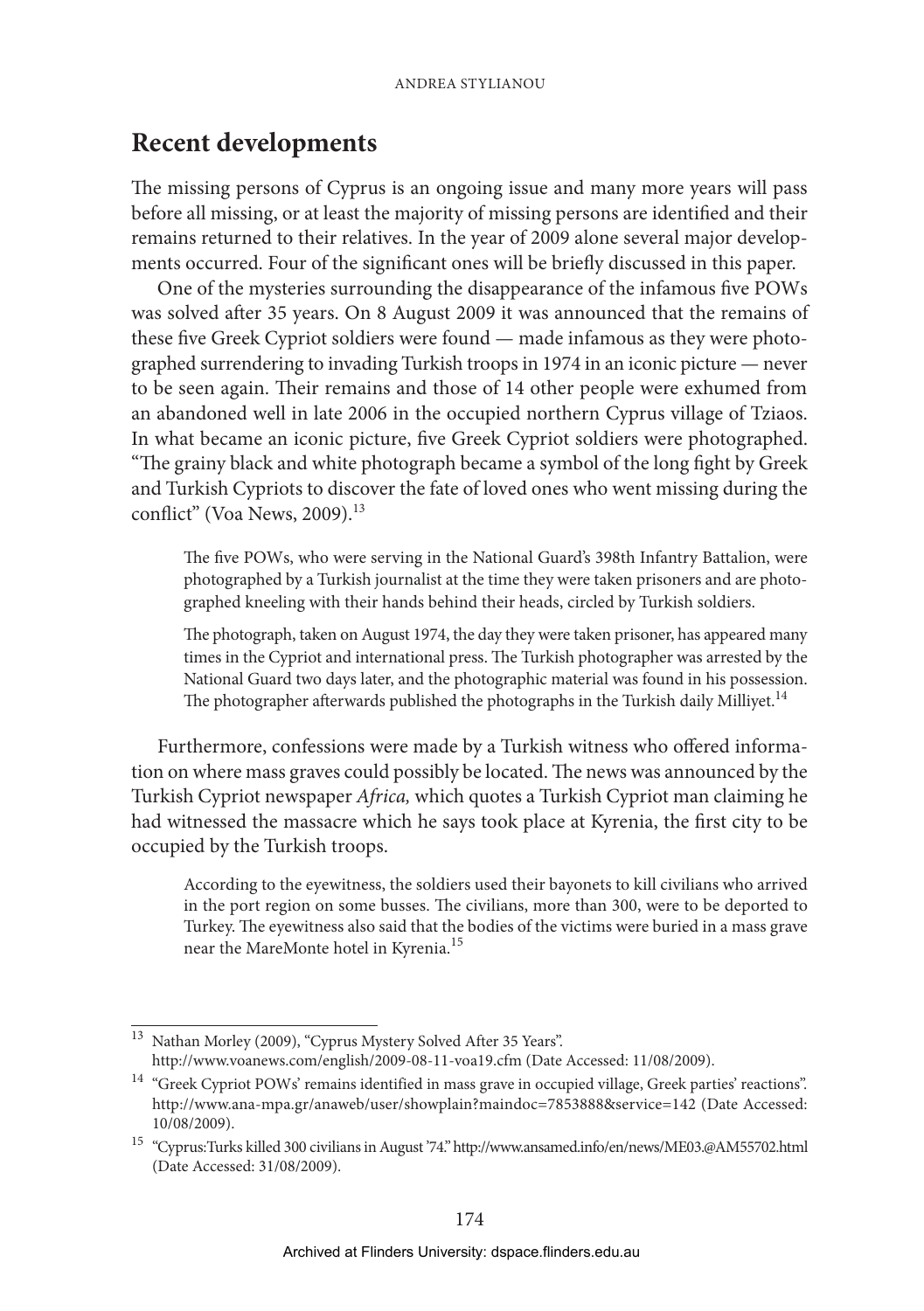According to the anonymous interview, a Turkish Cypriot man said he had witnessed the brutal murder of 320 Greek Cypriot prisoners of war when he was serving in the army.

The man said the captives were meant to be shipped to prisons in Turkey but instead were killed with bayonets by Turkish soldiers on the Kyrenia beach.

The witness believed that the bodies may have been buried near a hotel in Kyrenia.

Christophe Girod, the third member for the CMP, said yesterday that the allegations will be investigated.

"We take everything seriously. We check everything and follow-up everything that comes to our attention" he said.<sup>16</sup>

Turkish actor Attila Olgac confessed on national Turkish television that he was ordered to kill Greek Cypriot POWs.

"We express our shock about the confession of the Turkish actor Olgac, which reveals the brutality and the barbarity of Turkey in 1974, as well as the fact that Turkey has violated international law and specifically the Geneva Convention", Stephanou said.

He added that the confession stresses Turkey's obligation to fully implement a decision of the European Court of Human Rights, in the 4th Interstate Application of Cyprus versus Turkey, and in the cases of Greek Cypriot missing persons versus Turkey.

Olgac's graphic and clear recollections have left many in shock. The actor said he first shot dead a 19-year-old prisoner of war, then another nine POWs.

He said since the killings he has "not been able to stand the sight of blood or eat meat".<sup>17</sup>

Since the confession the Cypriot Government has considered filing a case in the ECHR and the CMP has considered approaching him for further information on missing persons.

<sup>&</sup>lt;sup>16</sup> "CMP aware of Kyrenia massacre reports."

http://www.cyprus-mail.com/cyprus/cmp-aware-kyrenia-massacre-reports (Date Accessed: 02/09/2009).

<sup>17</sup> Andy Ioannou, "Government demands investigation after Turkish actor's confession", *Famagusta Gazette,* 24 January 2009. http://famagusta-gazette.com/default.asp?sourceid=&smenu=69&twindow=Default &mad=No&sdetail=7402&wpage=&skeyword=&sidate=&ccat=&ccatm=&restate=&restatus=& reoption=&retype=&repmin=&repmax=&rebed=&rebath=&subname=&pform=&sc=2350&hn= famagusta-gazette&he=.com (Date Accessed: 25/05/2010).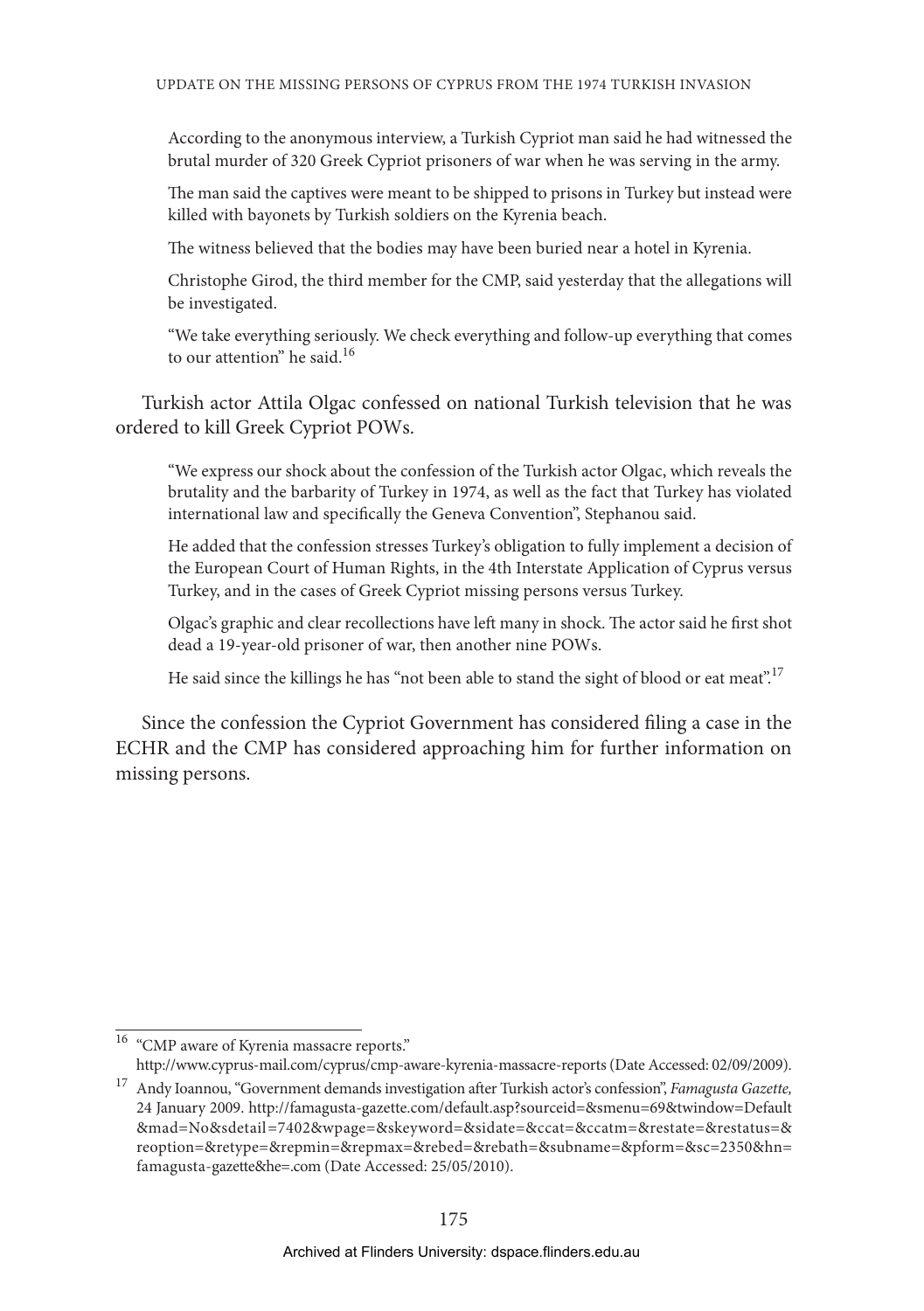**Table: 1**<sup>18</sup>

| Latest Statistics (updated March 2011) |                                                                                                                                                            |
|----------------------------------------|------------------------------------------------------------------------------------------------------------------------------------------------------------|
|                                        | 1,464 Greek Cypriot Missing Persons                                                                                                                        |
| 494                                    | <b>Turkish Cypriot Missing Persons</b>                                                                                                                     |
| As of 30 December 2009                 |                                                                                                                                                            |
| 771                                    | Sets of remains exhumed                                                                                                                                    |
| 497                                    | Burial sites visited and opened<br>(294 sites did not contain any human remains)                                                                           |
| 442                                    | Sets of remains analysed at CMP anthropological laboratory                                                                                                 |
|                                        | 1,424 Skeletal elements transferred to the Laboratory of Forensic<br>Genetics of the Cyprus Institute of Neurology and Genetics<br>(CING) for DNA analysis |
| 1,270                                  | DNA analysis performed by the CING                                                                                                                         |
| 270                                    | Identified missing individuals returned to their families<br>212 Greek Cypriot<br>58 Turkish Cypriot                                                       |

## **Conclusion**

The Greek and Turkish leaders have met regarding missing persons over the past 30 years. It is so clear that a solution to the issue of the missing persons would greatly contribute to reconciliation on the island. This is still a very current and ongoing international humanitarian problem and developments are being happening in the past few years. The next 5–10 years will possibly see the end to the missing persons.

<sup>&</sup>lt;sup>18</sup> "Resumption of the work of the Committee", Quick Statistics fact sheet, CMP Website, Cyprus, 2011. http://www.cmp-cyprus.org/nqcontent.cfm?a\_id=1344&tt=graphic&lang=l1 (Date accessed: 09/03/2011).